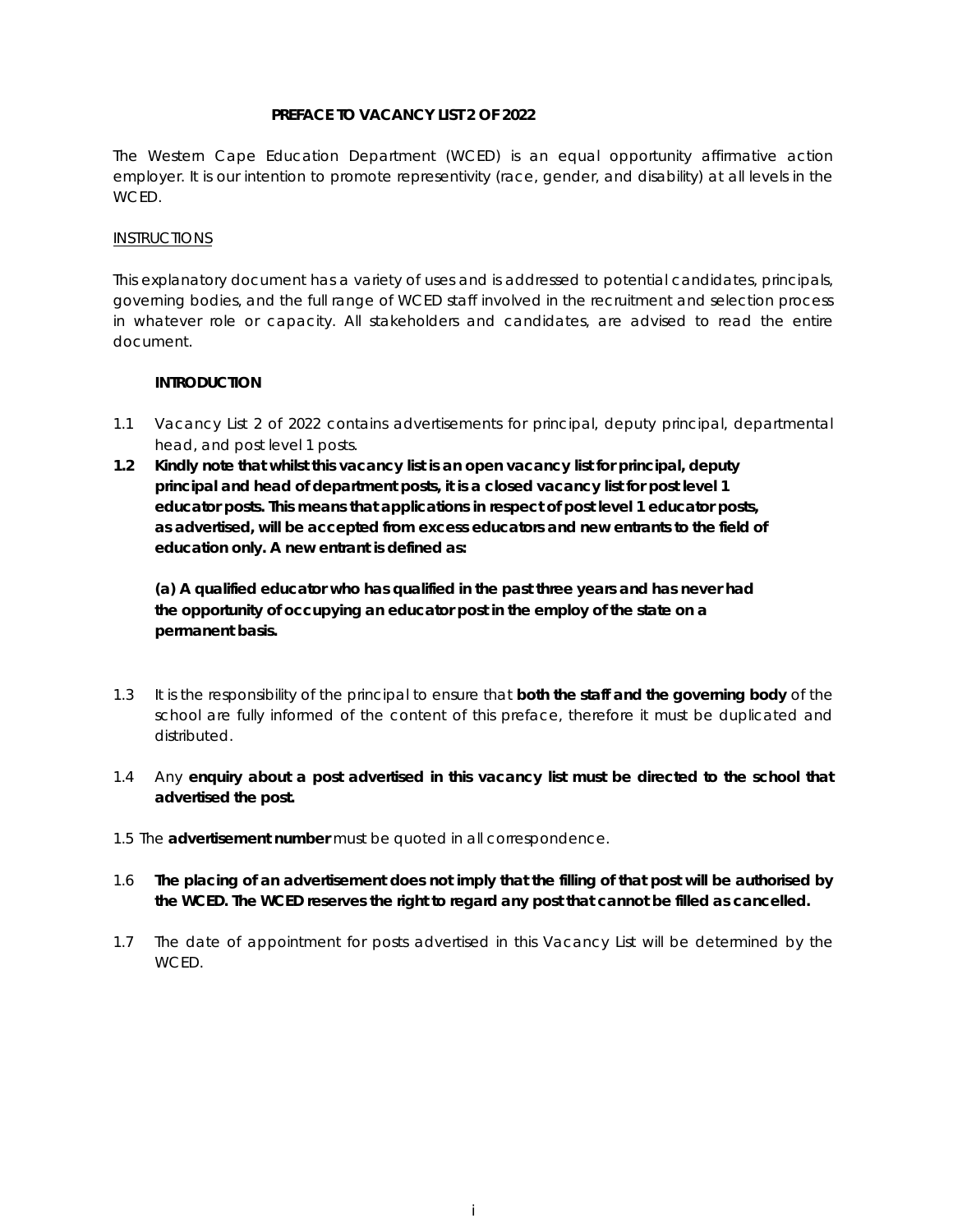## 2 **ADVERTISEMENTS**

| <b>District Director</b> | <b>District office</b>        | Tel. no.     |
|--------------------------|-------------------------------|--------------|
| W Horn                   | Metro North                   | 021 938 3000 |
| <b>B</b> Robertson       | Metro Central                 | 021 514 6700 |
| I Senosi (Acting)        | Metro South                   | 021 370 2000 |
| L Diamond                | Metro East                    | 021 900 7000 |
| H van Ster               | West Coast                    | 021 860 1200 |
| J Benjamin               | Cape Winelands                | 023 348 4600 |
| L Abrahams (Acting)      | Overberg                      | 028 214 7300 |
| J Jonkers                | <b>Eden and Central Karoo</b> | 044 803 8300 |

2.1 Advertised posts are classified under the following district offices:

2.2 The following numeric codes are used in advertisements: (Where a code does not appear, the relevant school has neglected to fill it in. Enquiries must be directed to the school concerned.)

- 1 Medium of instruction Afrikaans
- 2 Medium of instruction English
- 3 Medium of instruction Afrikaans and English
- 4 Medium of instruction Xhosa
- 5 State other subjects offered
- 6 State extra-curricular activities offered

## **3 APPLICATIONS**

- 3.1 Applications must be made using the E-Recruitment System for Educators. The system is webbased and can be accessed via the internet at http://wced.school.za/home/home.html (click on "Vacancies" on the website's home page to access the system).
- 3.2 The system is dependent on candidates capturing their personal information online before applying for posts for the system to generate the candidate's curriculum vitae (CV).
- 3.3 Candidates must ensure that they capture at least three contactable referees.
- 3.4 The CVs are stored online and may be edited online.
- 3.5 For each application submitted, the system will immediately generate a letter (email) acknowledging receipt of an application for a post.
- 3.6 Attached to this preface is a step-by-step guide for easy navigation of the system.
- 3.7 Applicants who have a PERSAL number must ensure that it is captured when registering on the system. The system will allocate a unique identification number for applicants that do not have a PERSAL number.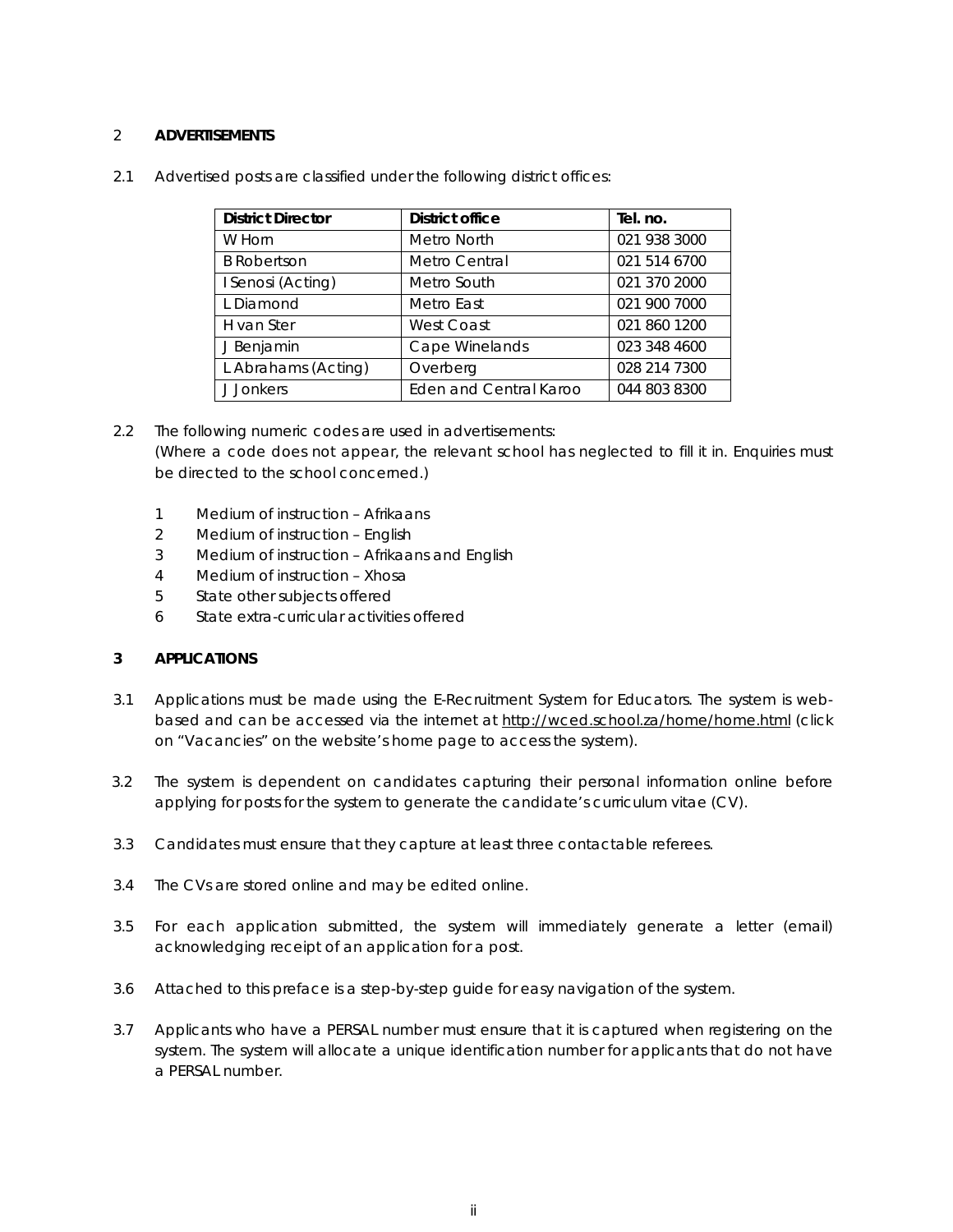- 3.8 Applicants must be sure to click the **correct advertisement number** when applying for a post online.
- 3.9 Based on feedback received from users, the WCED implemented enhancements to the E-Recruitment system, specifically on the Employment History and Experience Set Fields. Applicants must ensure that they consult the "How to Apply" guide available on the E-Recruitment System's landing page in this regard, before applying for posts.

## 3.10 **The WCED does not accept responsibility for applicants applying for incorrect posts.**

## 3.11 **Hard-copy applications and applications sent by fax will not be considered.**

- 3.12 Communication will be limited to those applicants who are shortlisted. Should a shortlisted applicant be in possession of a foreign qualification, the relevant evaluation certificate from the South African Qualifications Authority (SAQA) is required.
- 3.13 The closing time and date for the capturing of applications is 24:00 (midnight) on **30 June 2022**. The WCED does not accept responsibility for applications that are not captured in time and will not consider late applications.
- 3.14 Applicants must note that CVs and supporting documents must not be uploaded onto the system. The system will generate a CV based on the information captured in the applicant's online profile.

## **4 INTERVIEWS**

- 4.1 Should applicants be invited for an interview, they must take the following documents with them:
- 4.1.1 Certified copies of **academic transcripts**, **diploma, and degree certificates** (original documents will not be returned).
- 4.1.2 Certified copies of their **South African Council for Educators (SACE) certificate**, which indicates that the applicant is registered with SACE.
- 4.1.3 Certified copy of South African Revenue Service (SARS) registration for income tax purposes. This is applicable to new entrants.
- 4.1.4 Applicants who are non-South African citizens must also attach the documentation indicated in paragraph 5.1 below.
- 4.2 Educators from another province, or who were previously employed in another province, may be required to submit a service record, certified copies of their qualifications and their latest salary advice slip to the WCED at a later stage.

## **5 REQUIREMENTS FOR APPOINTMENT**

5.1 CITIZENSHIP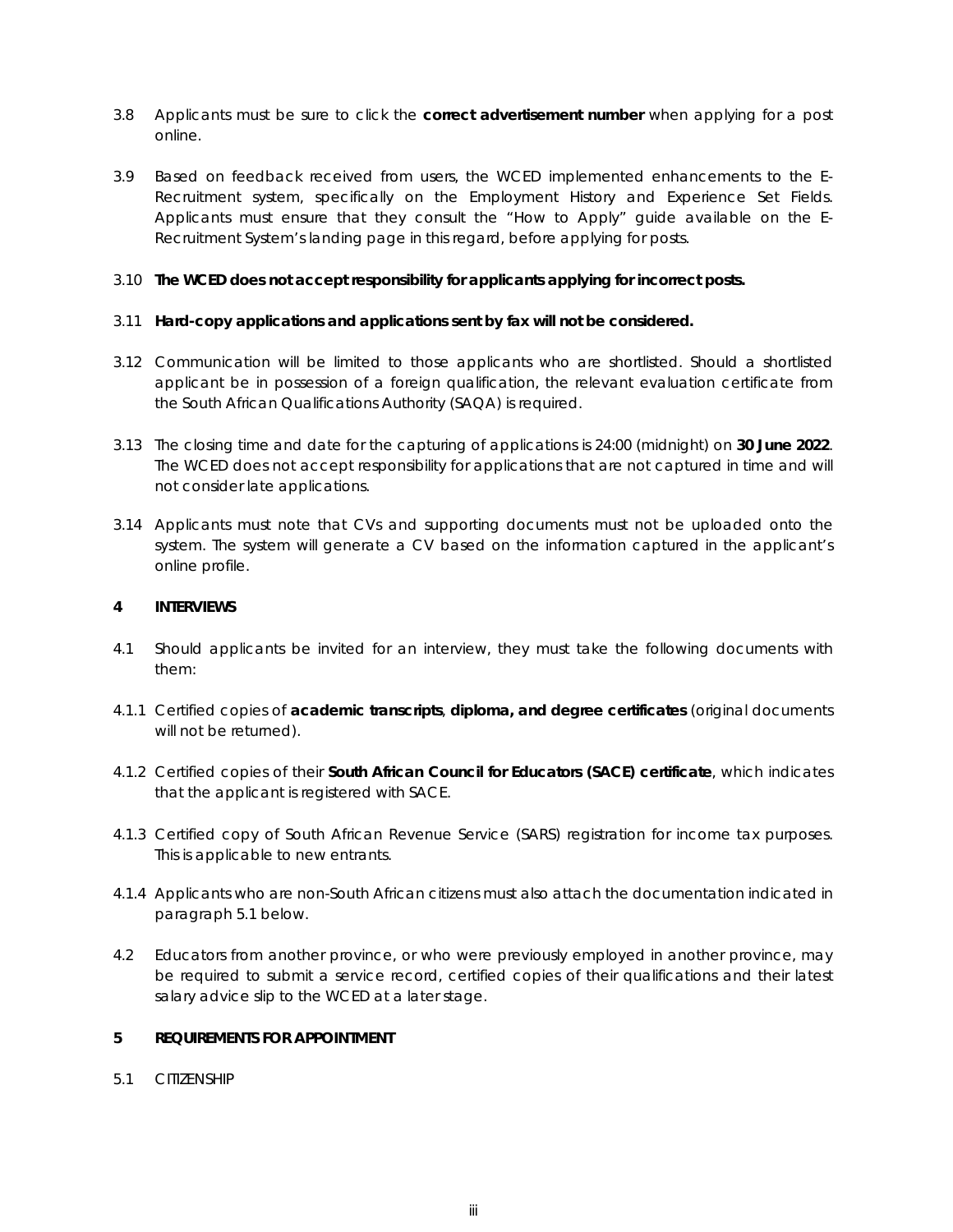Non-South African citizens who attend an interview must submit the required documentation pertaining to their citizenship, issued by the Department of Home Affairs, to the interviewing panel.

## 5.2 APPLICATIONS FROM MEDICALLY BOARDED EDUCATORS

Medically boarded applicants will only be considered for appointment if they have written approval from the WCED that their permanent reinstatement to the teaching profession has been approved. Should such an applicant be called to attend an interview, a certified copy of the letter approving his or her reinstatement must be presented to the interviewing panel.

### 5.3 APPLICATIONS FROM RETIREES

Retired educators will not be considered for appointment.

## 5.4 EXPERIENCE

The minimum experience required for appointment is as follows:

| Post             | School    | Minimum     |
|------------------|-----------|-------------|
|                  | grading   | experience  |
| Principal        | $P1 - P5$ | 7 years     |
| Deputy principal | N/A       | 5 years     |
| Departmental     | N/A       | 3 years     |
| Head             |           |             |
| Educator         | N/A       | <b>None</b> |

# PLEASE NOTE THE FOLLOWING:

- Both teaching experience and other appropriate experience are taken into account for appointment.
- At least two years of the prescriber period of experience must have been spent within the borders of South Africa or at an education institution recognised by one of the previous education departments.
- Experience as departmental head, deputy principal or principal is a recommendation for appointment as principal.
- Experience with eLearning/Information and Communication Technology (ICT), preferably in an education environment, is recommended.

# 5.5 COMPETENCY-BASED ASSESSMENTS

- A competency-based assessment tool was developed specifically for principals, deputy principals and departmental heads.
- The tool is available at **no** cost to schools/governing bodies.
- When filling principal, deputy principal and departmental head posts, it is **recommended** that selection committees use the tool as part of the instruments applied during the recruitment and selection process.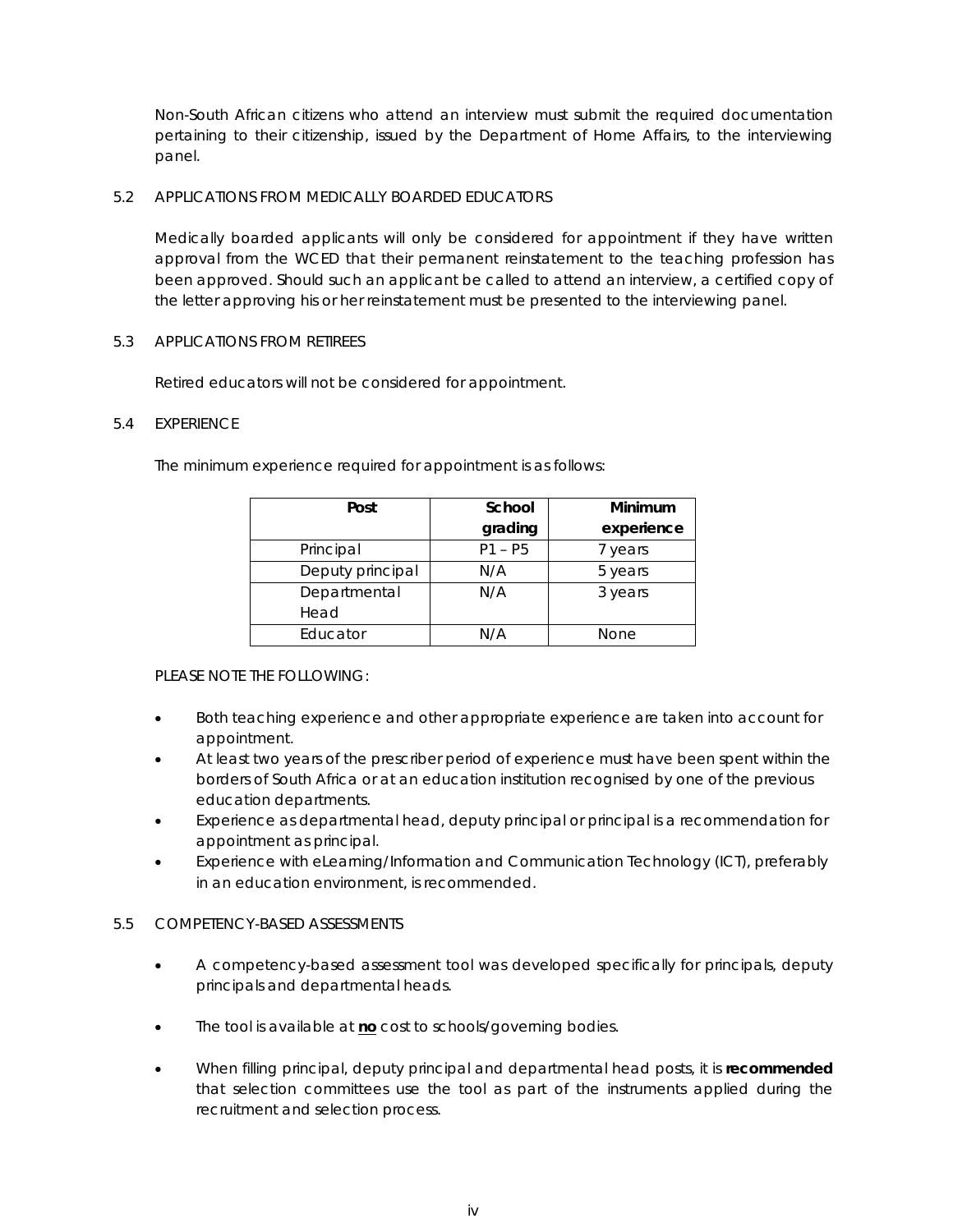## 5.6 QUALIFICATIONS

- 5.6.1 In order to be eligible for appointment, all applicants must have at least a recognised threeyear qualification (REQV 13), which must include appropriate training as an educator.
- 5.6.2 The evaluation of an educator's qualifications, so as to determine whether he or she is suitable for appointment and his or her relative education qualification value (REQV), will be done in accordance with the measures contained in the document, *Evaluation of Qualifications for Employment in Education.* Where applicants do not comply with the requirements (REQV13) but it is, nevertheless, essential to appoint them, such cases will be regarded as individual relaxations of the requirements and the successful applicants will be remunerated in accordance with the appropriate lower salary categories.

**Please note: Foreign qualifications are subject to evaluation by the Department of Higher Education and Training in Pretoria.** 

- **5.6.3 Please also note that applicants not qualified in a specific phase/learning area/subject(s) as per advertised post will not be appointed/promoted to such posts.**
- 5.7 SACE REGISTRATION
- 5.7.1 Registration with SACE is compulsory.
- 5.7.2 A certified copy of an applicant's **South African Council of Educators (SACE) registration certificate must be submitted to the WCED before or upon appointment.** This means that a governing body may not eliminate an application based on the non-submission of a SACE certificate only – that is the prerogative of the employer.
- 5.7.3 Where the applicant is not in possession of a certified copy of a SACE certificate, one of the following will be accepted:
	- (a) Acknowledgement of receipt from SACE to indicate that the applicant applied for his or her SACE certificate prior to the closing date for applications for posts advertised in this vacancy list.
	- (b) Proof of application for registration made to SACE (copy of application form, proof of payment to SACE and proof of postal slip to SACE).
	- (c) Any other proof obtained from SACE that the applicant is registered.
	- (d) A certified copy of the applicant's latest salary slip on which a salary deduction for SACE registration and the applicant's SACE registration number are indicated.

### 5.8 LANGUAGE PROFICIENCY

The language proficiency of the applicant must be determined by the governing body and/or the interviewing committee.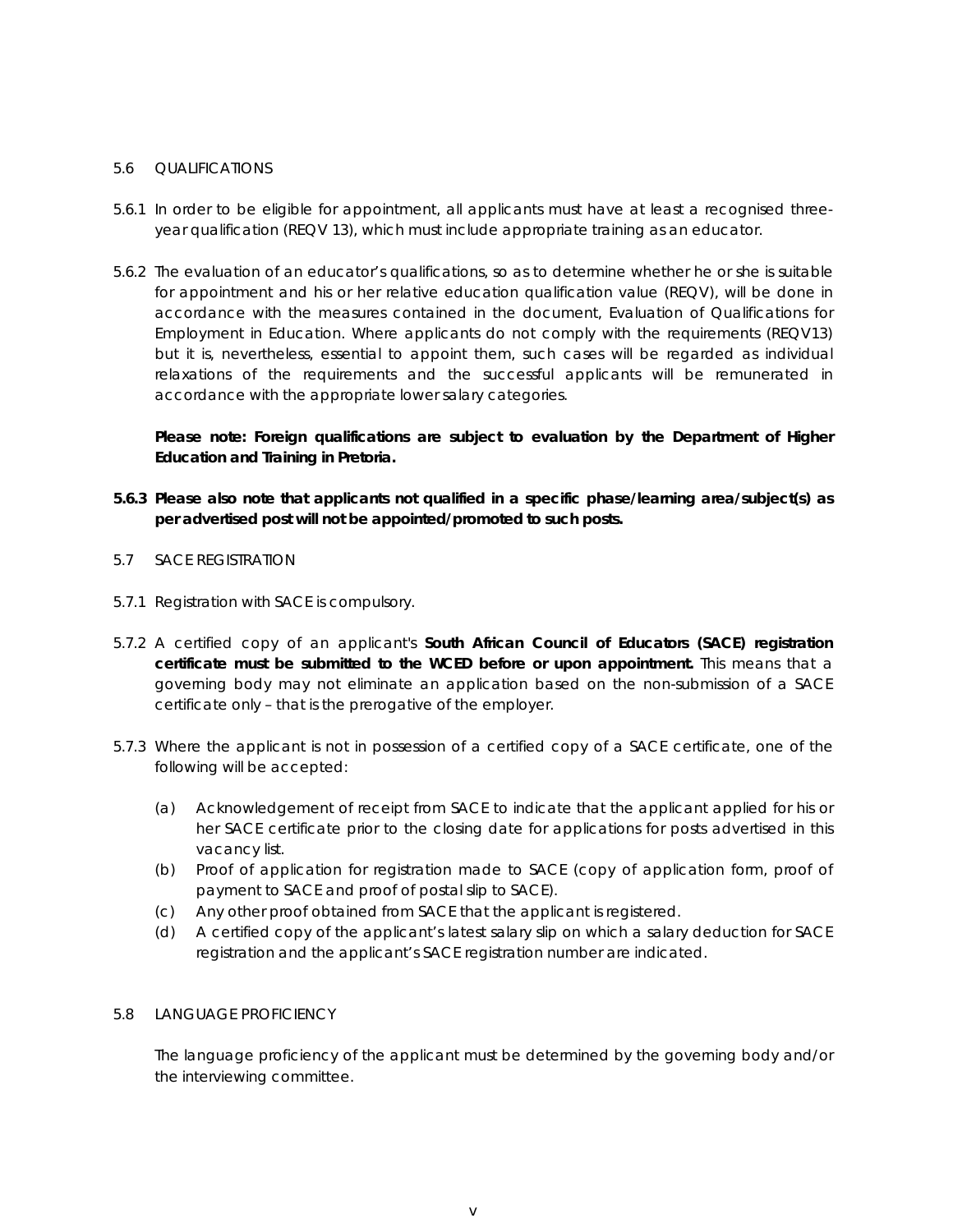5.9 Applicants must note that further checks will be conducted once they are shortlisted and that appointment is subject to positive outcomes on these checks, which include the verification of qualifications, criminal records and citizenship.

## 5.10 OCCUPATIONAL PROFICIENCY

- 5.10.1During the selection process (interview, presentation, written report) specific questions must be put to determine whether the applicant will be able to deal with the academic, professional and administrative facets of the post. The circuit manager may be approached for assistance in this regard.
- 5.10.2The selection process for principals and deputy principals should include the following:
	- Consideration of evidence of the applicant's success in school improvement in his or her current post or previous schools.
	- Interviews with shortlisted applicants.
	- A presentation by each applicant on how they will set about improving the school's academic results and reputation.
	- Unseen task written by the applicant on a computer before the interview.
	- Interviews, albeit telephonic, with referees.

# 6 **SALARY**

- 6.1 The salary of a successful applicant is determined by the Personnel Administration Measures, current prescripts and related Education Labour Relations Council agreements.
- 7 The advertising of all posts in this vacancy list is done without prejudice to the WCED and is subject to further decisions of the Education Labour Relations Council.

### 8 **GENERAL**

Governing bodies must keep the following in mind:

- 8.1 **The teachers' unions must be notified five working days in advance** of the date, time, and venue for:
	- (i) the opening of the E-Recruitment system for accessing the applications.
	- (ii) shortlisting of applicants and
	- (iii) the interviews with candidates.
- 8.2 The E-Recruitment System to access the applications may be opened only in the presence of the representatives of the teachers' unions once shortlisting criteria are accepted/determined and indicated on business plan.
- 8.3 The contact details of the teachers' unions are as follows:

### **CTU-SADTU:**

**Postal address: PO Box 320, Parow, 7499 Street address: 33 Tallent Street, Parow, 7500**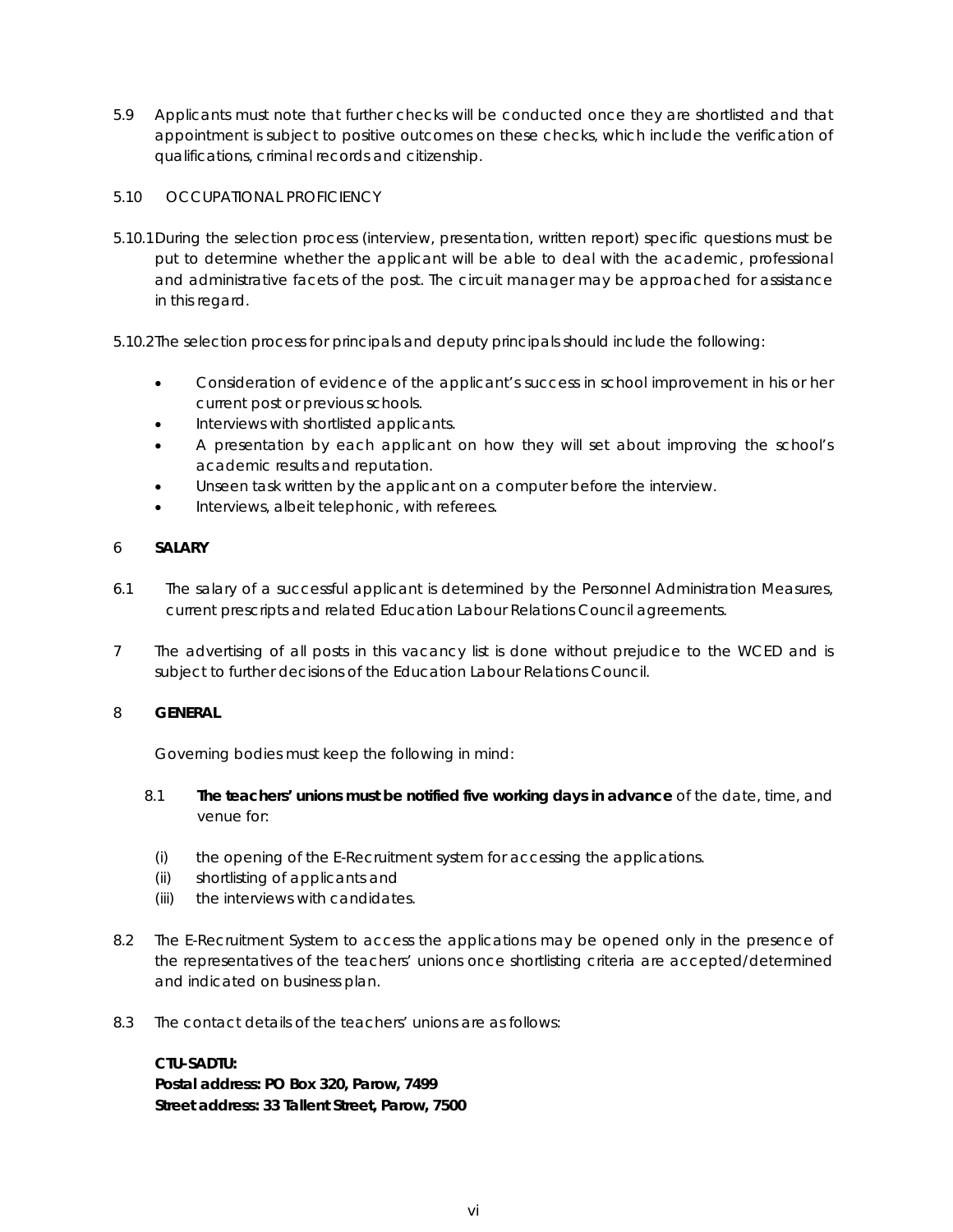**Tel.: 021 951 2107 Fax: 086 402 9766/021 951 4672 Email:** clouw@sadtu.org.za

**CTU-ATU: Postal & street address: NAPTOSA House, 6 Park Road, Rondebosch, 7700 Tel.: 021 686 8521 Fax: 021 689 2998 Email:** infowc@naptosa.org.za

- **8.4 The following nomination documents must be signed by the chairperson of the governing body:**
- **8.4.1 Shortlisting minutes**
- **8.4.2 Interview minutes**
- **8.4.3 Ratification of processes for the appointment of the nominated applicants**
- **8.5 Shortlisting minutes must contain reasons per applicant as to why the applicant was not shortlisted. Score sheets must be attached.**
- **8.6 Interview minutes must contain reasons per applicant as to why the applicant who was interviewed was not nominated for the post. Score sheets must be attached.**
- **8.7 While the prescripts mandate that three nominations must be made for a post, the WCED realises that compliance is not always possible. Where only one or two nominations have been made, the governing body must provide a separate motivation, which must be signed by the chairperson of the governing body, as to why three nominations could not be made**.
- **8.8 Governing bodies must ensure that the selection process is guided by the WCED's employment equity (EE) targets to enhance the representivity of designated groups.**
- **8.9 If the nomination is not in line with the WCED's EE targets, a motivation for the inclusion of a candidate whose appointment will not enhance representivity must be provided.**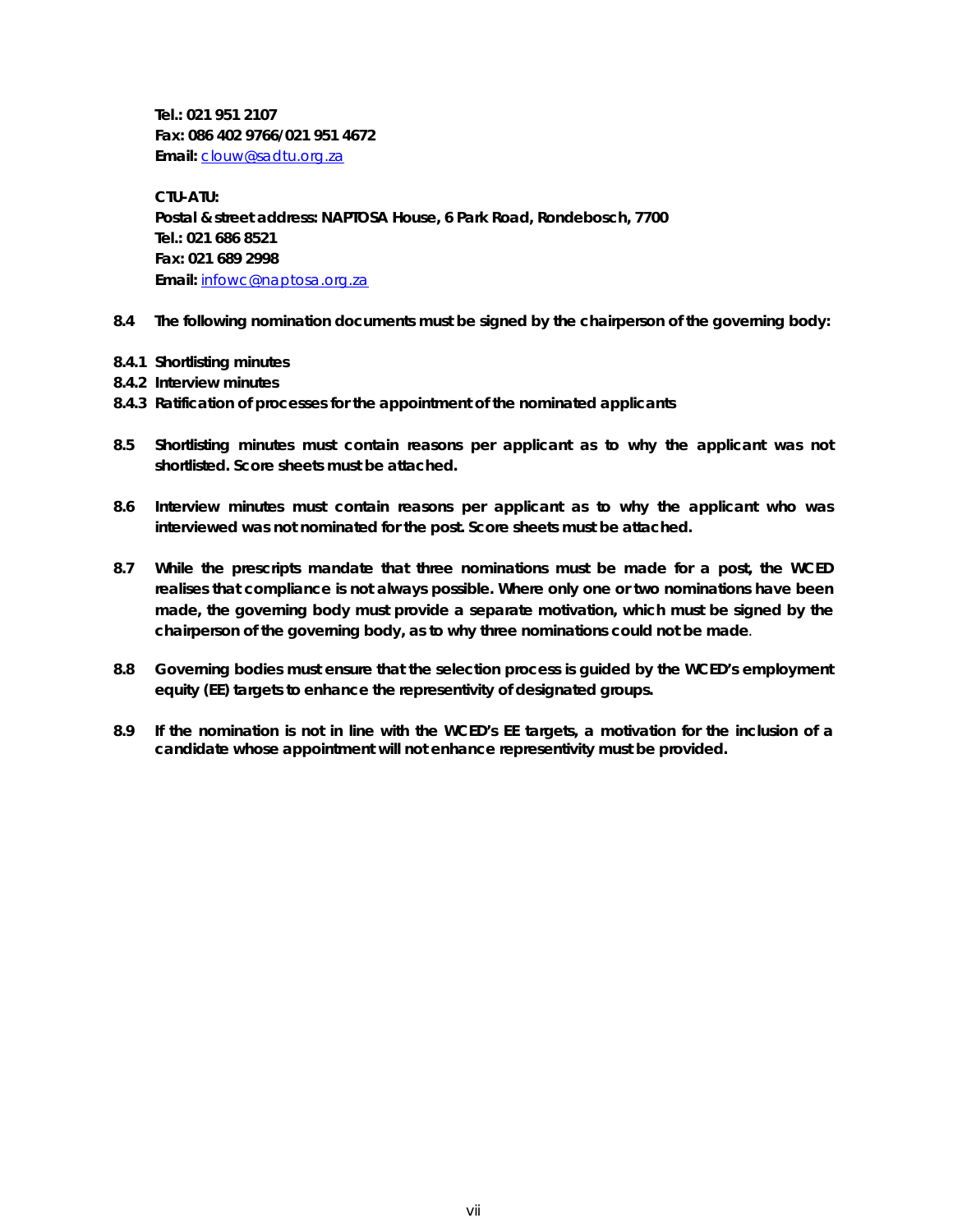

# **<u>WCED Online Vacancy application quide</u>**

This guide will help you understand how the WCED e- Recruitment system works and how to apply for vacancies online. Here is an overview of the procedure to be followed:

- 1. Register as a user
- 2. Crea te a profile (C CV)
- 3. View vacancies & select the vacancy you wish to apply for. (a) Complete "Why I apply for this post" (cover letter) (b) A Apply for this p post
- 4. Review my CV
- 5. View applications you have applied for by clicking "View my applications".

# Information you need to have ready that will assist you with your online application.

- > Detailed CV
- > ID number
- > Qualifications
- > SACE number (actual or provisional)
- > Referees (minimum 3)
- > SARS Tax Number

## **INSTRUCTIONS**

Detailed instructions are as follows:

### **1. Register as a user**

- 1.1 Access the system via Google Chrome
- 1.2 Enter your email address and a password with no less than 8 characters. Click on the "Click here to Register" tab.
- 1.3 All first time users must register to be able to use the system. To register, click the "**Register**" button. A registration form will be populated. Capture or select the following:
	- > Name & Surname
	- > Email address
	- > Password
	- Conf irm password
- 1.3 Follow the steps
	- 1. Click the "register" button and an OTP code will be sent to your registered email address (gmail, webmail, yahoo, etc.)
	- 2. Retrieve OTP code from your email (if not received, check your junk mailbox) and go back to e-Recruit Login page.
	- 3. Enter email address and password, click on "Login".
	- 4. The system will prompt you for the OTP code.
	- 5. Enter OTP code and click on "submit".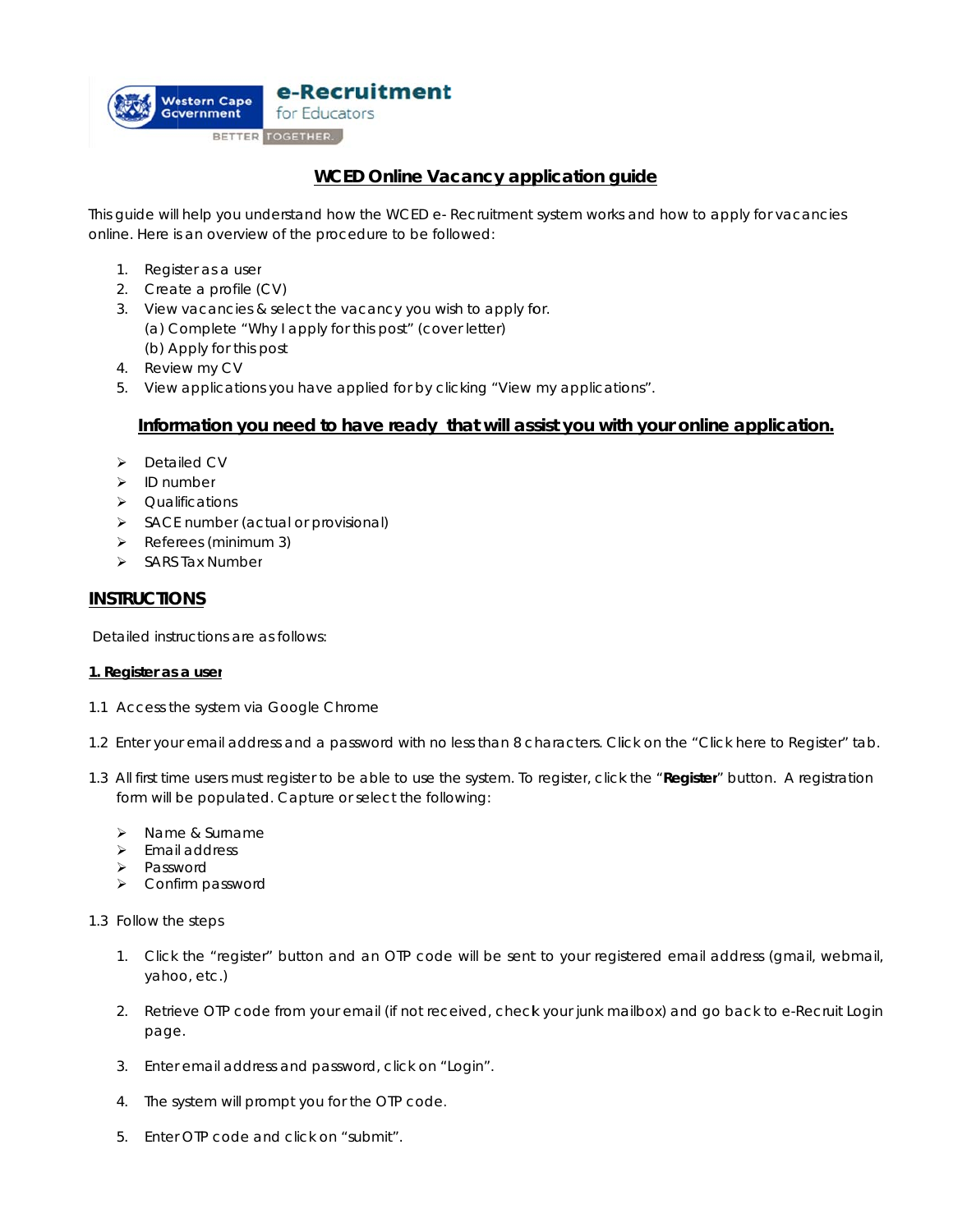- 1.4 You can now proceed with completing your profile.
- 1.5 An email address can be changed by contacting Directorate: Recruitment & Selection, on **021 4672510** or email: Recruitment.Institution@westerncape.gov.za Users also have the option to change their email address and/or password on their existing profile by clicking the "Edit Profile" button on the blue tab at the top right-hand corner of the screen.

## **2. Create a profile**

(a) Capture *personal details*; if you are not a South African citizen, the following details are required:

- $\triangleright$  Nationality
- $\triangleright$  South African ID number issued by Dept. of Home Affairs
- $\triangleright$  Indicate whether you are a permanent SA resident.

### **N.B. Only foreign nationals who are naturalized can apply for permanent posts.**

(b) Capture *Contact details,* this includes physical & postal address.

(c) Capture *Qualifications.* **NB!** You can load multiple qualifications by clicking "Add Qualification" button.

(d) Capture *REQV***. NB!** A qualifications directory is available to guide users with the REQV level applicable to the qualification obtained.

(e) Indicate *Language Proficiency* by selecting the language and ability to speak, read or write it. **NB!** You can load multiple languages by clicking "Add Language" button.

### (f) Capture *Employment History per Position Held*.

**NB!** You can load multiple employment histories by clicking "Add Employment History" button. Complete/Edit (update existing) fields:

- 1. Sector
- 2. Position
- 3. Province
- 4. School Name
- 5. Start Date
- 6. End Date
- 7. Phase
- 8. Major Subject
- 9. Reason for leaving
- 10. Skills
- 11. Responsibilities
- 12. Extra-curricular Activities
- 13. Achievements
- 14. Community Involvement
- 15. Awards

 Enter as much information about yourself under these headings as this is a core area of your CV, where you highlight your suitability for appointment. Refrain from using bullets and/or spaces and lines between sentences. It may complicate saving the data. The content is more important than the layout.

(g) Capture *Training & Development* by selecting/capturing training and expiry date.

**NB!** You can add more by clicking "Add Training" button.